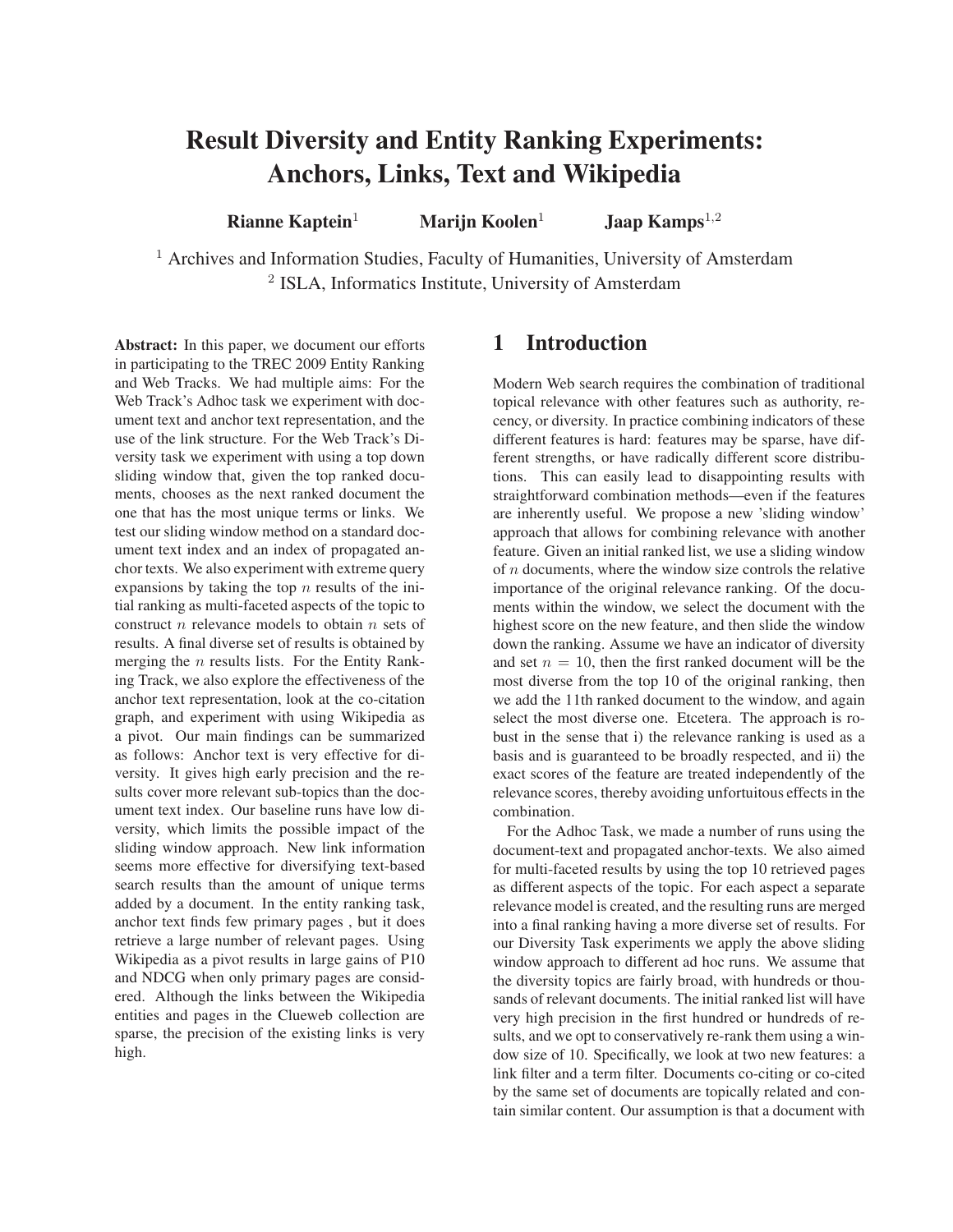many unseen links contains unseen information about the topic, thereby diversifying the results. Hence, we select the document that introduces the most unseen links to the results so far. Alternatively, we filter or re-rank the results list based on term overlap. By boosting documents that contain many terms that do not occur in the results seen so far, we aim to maximize the amount of new information added to the top of the ranked list.

Entity ranking on the Web is a difficult task with many pitfalls. Before any entities can be ranked, they first have to be recognized as entities and classified into the correct entity type. Our hypothesis is that effective entity ranking on the web can be achieved by exploiting the available structured information to make sense of the great amount of unstructured web information. We propose to use Wikipedia to avoid the problem of entity recognition, and to simplify the entity type classification. Wikipedia is an excellent resource for entity ranking because of its elaborate category structure. The TREC entity ranking track investigates the problem of related entity finding, where entity types are limited to people, organizations and products. The people, organization and product entity types can easily be mapped to Wikipedia categories. Successful methods for entity ranking in Wikipedia have been explored in the entity ranking task that runs since 2007 at INEX (Initiative for the Evaluation of XML retrieval) [\[3,](#page-9-0) [4\]](#page-9-1) . We investigate the relations between the TREC and the INEX entity ranking task, and try to carry over methods that have proven effective at the Wikipedia task. To retrieve web pages outside of Wikipedia we make use of link information, in particular the external links already present on the Wikipedia pages. The effectiveness of the Wikipedia pivot approach is compared to the effectiveness of two other retrieval methods: using a propagated anchor-text index, and using co-citation information.

The rest of this paper is organized as follows. In Section [2,](#page-1-0) we describe the experimental set-up. In Section [3,](#page-1-1) we discuss our experiments for the Web Track and our Entity Ranking experiments are discussed in Section [4.](#page-5-0) Finally, we summarize our findings in Section [5.](#page-8-0)

# <span id="page-1-0"></span>2 Experimental Set-up

For both the Entity Ranking and Web Tracks we only used the category B of the ClueWeb collection, and Indri [\[6\]](#page-9-2) for indexing. Stopwords are removed and terms are stemmed using the Krovetz stemmer. We built the following indexes:

- Text: contains document text of all documents in ClueWeb category B.
- Anchor: contains the anchor text of all documents in ClueWeb category B. All anchors are combined in a bag of words. 37,882,935 documents (75.43% of all documents) have anchor text and therefore at least one incoming link.
- Web only: contains document text of all non-Wikipedia documents in ClueWeb category B. This consists of all documents in part en0000 to en0011.
- Wikipedia only: contains document text of all Wikipedia documents in ClueWeb category B. This consists of all documents in part enwp00 to enwp03.

For all runs, we use Jelinek-Mercer smoothing, which is implemented in Indri as follows:

$$
P(r|D) = \frac{(1 - \lambda) \cdot tf_{r,D}}{|D|} + \lambda \cdot P(r|C)
$$
 (1)

where  $D$  is a document in collection  $C$ . We use little smoothing ( $\lambda = 0.15$ ), which was found to be very effective for large collections [\[7](#page-9-3), [8](#page-9-4)].

For ad hoc search, pages with more text have a higher prior probability of being relevant [\[9\]](#page-9-5). Because some web pages have very little textual content, we use a linear document length prior  $\beta = 1$ . That is, the score of each retrieved document is multiplied by  $P(d)$ :

$$
P(d) = \frac{|d|^{\beta}}{\sum |d'|^{\beta}}
$$
 (2)

Using a length prior on the anchor text representation of documents has an interesting effect, as the length of the anchor text is correlated to the incoming link degree of a page. The anchor text of a link typically consists of one or a few words. The more links a page receives, the more anchor text it has. Therefore, the length prior on the anchor text index promotes web pages that have a large number of incoming links and thus the more important pages.

# <span id="page-1-1"></span>3 Web Track

We submitted runs for both the Adhoc and Diversity Tasks. We experiment with using the anchor text of web pages as alternative document representation. The effectiveness of anchor text for locating relevant entry pages is well established [\[2](#page-9-6), [9](#page-9-5)] but for ad hoc search it seems less useful [\[5](#page-9-7), [8](#page-9-4)]. Given the fairly large coverage of the anchors–more than 75% of the documents in the collection have at least one incoming link–and the high density of the link graph–we extracted over 1.5 billion collection-internal links–the anchor index could give high early precision, which is required for the Diversity task. As anchor text provides a document representation that is disjoint from the document text, documents that have very similar anchor text might have more *dissimilar* document text. This could be useful for generating a diverse results list.

The ClueWeb collection also contains a snapshot of the English Wikipedia, which is very different in nature from the rest of the World Wide Web. We want to directly compare the results from Wikipedia against results from the rest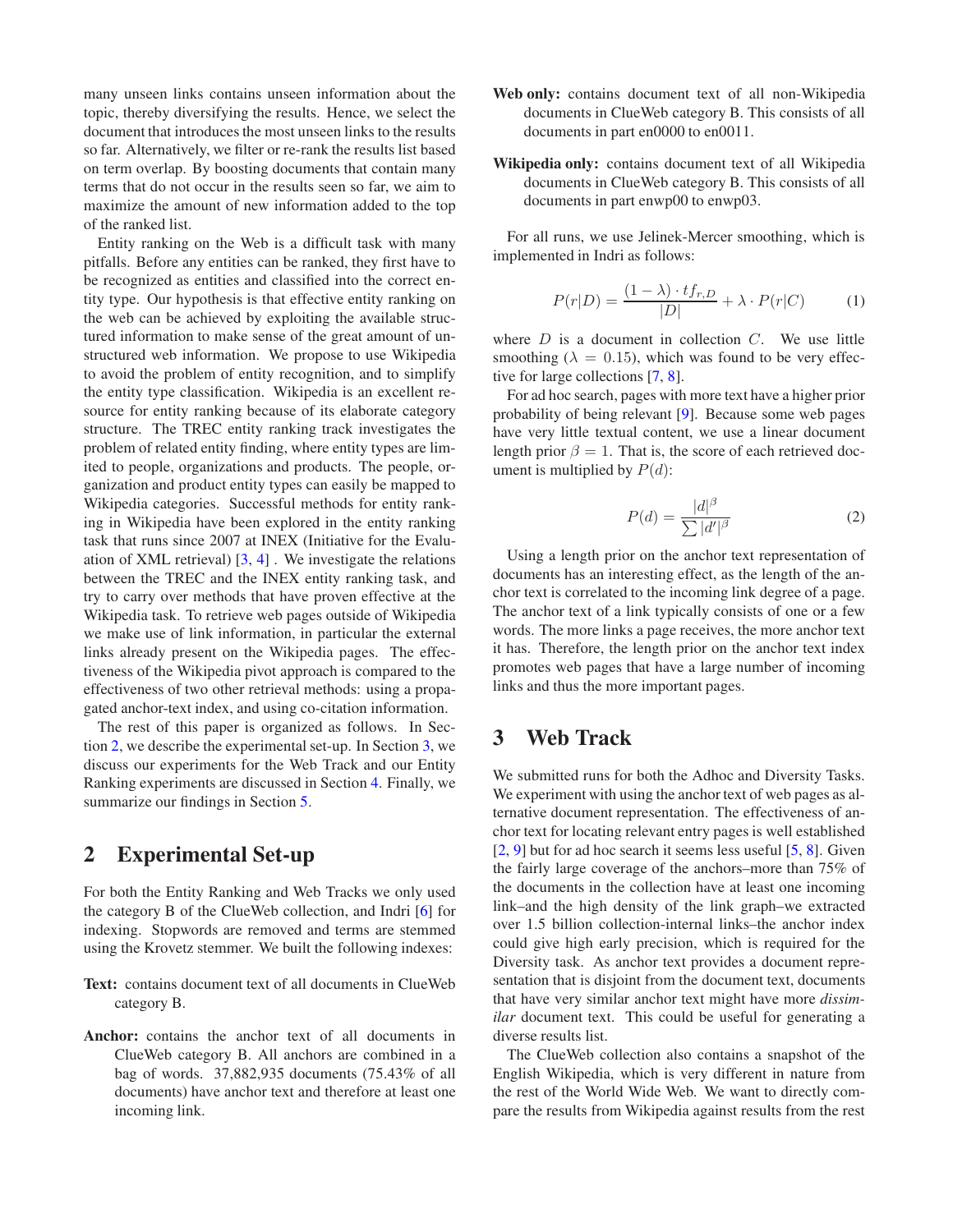of the Web. Because Wikipedia has encyclopedic articles on single topics, it plausibly has lower redundancy of information than the Web. This might have a significant impact on the diversity of retrieved Wikipedia pages, as each page should have unique content and a list of Wikipedia pages should naturally be diverse.

### 3.1 Diversifying Retrieval Results

We use two methods to diversify search results. The first method post-processes the initial ranked list using a top down filter and the second method is an extreme form of relevance feedback.

#### 3.1.1 Filtering using sliding windows

To make results in the ranked list more diverse, we experiment with a top-down filtering method using a sliding window of  $n$  documents. We keep the highest ranked result as is and choose from the next  $n$  documents the one that maximises diversity according to some diversity indicator. We then slide the window down one step in the list and repeat the process. All official runs use a window of size  $n = 10$ . This filter allows us to easily test the utility of different document features before spending a lot of time finding the proper way to combine the most effective features. Because the filter is relatively conservative–documents can move up at most  $n - 1 = 9$  ranks–the initial relevance ranking is broadly respected and we avoid low ranked off-topic documents with extremes scores on some feature from infiltrating the higher ranks. If a certain feature is not useful for a certain task–in this case diversity–the sliding window approach guarantees its impact will be small. If we find an effective feature, we can easily make its impact bigger by increasing the size of the sliding window. As diversity indicators we use the number of new terms or new links introduced by the next document.

- Term Filter (TF): Term overlap is often used to measure document similarity. We use the inverse of this idea to achieve diversity. Given the highest ranked document(s), the next document should add new terms to those the user has already seen in higher ranked documents. From the documents within the sliding window we choose the one that has the most new terms to optimise diversity. A side effect of this feature is that it favours long documents, as they tend to contain more distinct terms.
- Link Filter (LF): Another measure of document similarity is co-citation coupling, which is used in citation analysis. The more citations two documents have in common, the more similar their subject matter. We use the same approach as with the term-based filter and choose from the documents in the sliding windows the one that

has the most new incoming or outgoing links. With incoming links we measure how often a document is cited by others that do not cite documents higher in the ranking. With outgoing links we measure how often a document cites web pages that are not cited by documents higher in the ranking. A side effect of using incoming links is that it favours documents with a high indegree, which are typically entry pages of sites or popular pages. A side effect of using outgoing links is that it favours documents with a high outdegree, which are typically list pages or index pages.

#### 3.1.2 Merging results from multiple relevance models

Another method is to use the top  $n$  documents as  $n$  different aspects of the search topic, and use them for relevance feedback to obtain diverse expanded queries. For each document a separate relevance model is created to obtain  $n$  results list, which are then merged into a final ranking. Assuming that each document will give a different relevance model, each query will represent the overall topic in a slightly different context. Our submitted runs use  $n = 10$  documents.

### 3.2 Official Runs

We submitted two runs for the Adhoc Task:

- UamsAw7an3: mixture of text and anchor text runs.  $s_{mix}(d) = \lambda \cdot s_{text}(d) + (1 - \lambda) \cdot s_{anchor}(d)$  with  $\lambda = 0.7$
- UamsAwebQE10: full ClueWeb text index. 10 different relevance models are constructed, one from each document in the top 10 results. The results retrieved using the 10 relevance models are merged into a final ranking based on their retrieval scores.

We submitted three runs for the Diversity Task:

- UamsDancTFb1: Anchor text index run with length prior  $\beta = 1$ , term filter applied with  $n = 10$ .
- **UamsDwebLFout:** Text index run with length prior  $\beta = 1$ , link filter applied using all outgoing links and  $n = 10$
- UamsDwebQE10TF: Text index run with length prior  $\beta =$ 1, each result in the top is used as a separate document for query expansion. Final run is a merge of 10 runs using different relevance models.

### 3.3 Results

We will first discuss results of our baseline runs to show the relative effectiveness of the various indexes.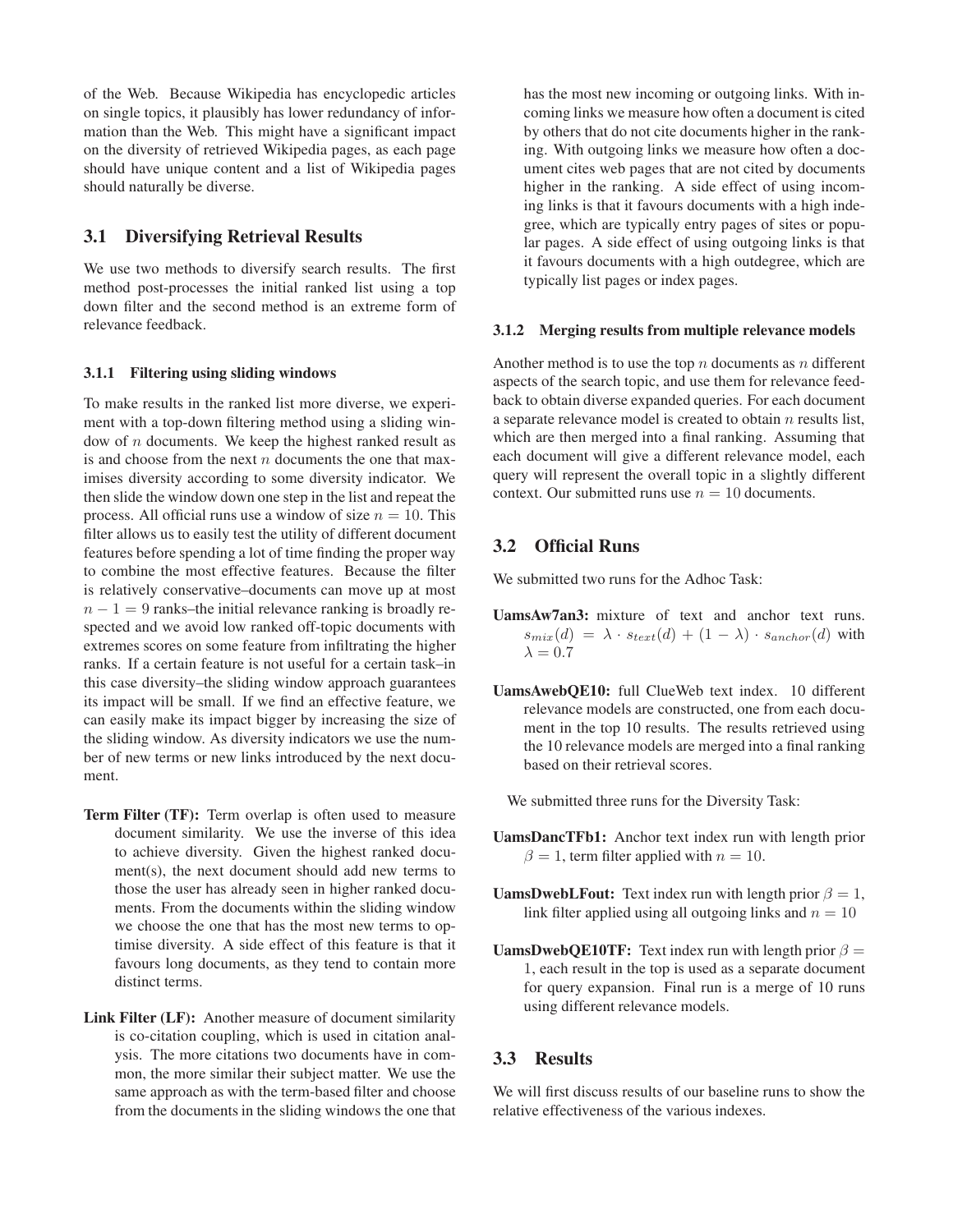#### 3.3.1 Baseline results

For the Adhoc Tasks we report the official statMAP measure and statMPC@30 in Table [1.](#page-3-0) Clearly, the length prior has a big impact on performance. On the text index, both early and overall precision increase when the length prior is used. On the anchor text index, the overall precision drops slightly when using the length prior, but the early precision vastly improves. Because most documents in the collection have no or only a few incoming links, the anchor text of these documents is poor. Thus, the anchor text run will miss many of the relevant documents, as is reflected by the low average precision. Although we expected the *Anchor* run to do well on early precision, the estimated P@30 of 0.5558 seems very high when compared to similar *Anchor* only runs on the TREC Terabyte tracks [\[7,](#page-9-3) [8\]](#page-9-4) where their scores for P@10 and MAP are usually well below those of a full-text run. A possible explanation might be found when considering the way relevance is estimated. If most runs contributing to the assessment pool use a similar document representation, a single run using a very different document representation might a very different set of documents in the top ranks, which have a low sampling probability. A document with a low sampling probability that is judged relevant represents many estimated relevant documents and can result in per topic precision scores above 1.0 for runs that ranks these documents highly, thereby boosting the overall scores significantly. As mentioned before, the document representation of the anchor texts will be very different from the full text representation, and hence result in a very different ranked list. Plausibly, the anchor text model ranks certain relevant documents highly that have a low sampling probability, resulting in an estimated precision well above 1, as is the case for our anchor text run. The high statMPC@30 might be an over-estimation. We removed the pool inclusion probability column from the official *prels* and used standard *trec eval* to see if the traditional P@30 measure gives similar results (Table [2\)](#page-3-1) and found that the anchor text run has a much lower P@30 than the full-text run. On the other hand, the *Anchor* run has a much higher Mean Reciprocal Rank (MRR) than the *Text* run. The MRR can never be over-estimated, as it simply looks at the rank of the first retrieved relevant document. The precision at rank 30 could be under-estimated if the number of judged results is low.

The *Anchor* run has many more non-judged documents in the top ranks than the *Text* run. At rank 5, less than 69% of the results of the *Anchor* run are judged and at rank 30, less than 29% is judged, while for the *Text* run, over 89% of the results at rank 5 are judged and over 68% at rank 30. This is a strong indication that the traditional P@30 score of the *Anchor* run is underestimated. Together with the much higher MRR of the *Anchor* run and the lower number of judged results in the top ranks, this supports the high statMPC(30).

The *Web only* index gives much better results than the *Wikipedia* index. This is to be expected, as the *Web only* index has many more documents and also arguably more re<span id="page-3-0"></span>Table 1: Results for the 2009 Adhoc Task. Best scores are in bold-face.

|                         |             | statMAP     | statMP $C@30$ |           |  |
|-------------------------|-------------|-------------|---------------|-----------|--|
| Run                     | $\beta = 0$ | $\beta = 1$ | $\beta = 0$   | $\beta=1$ |  |
| Text                    | 0.0991      | 0.1442      | 0.2208        | 0.3079    |  |
| Anchor                  | 0.0676      | 0.0567      | 0.2010        | 0.5558    |  |
| $0.7$ Text + 0.3 Anchor | 0.1244      | 0.1687      | 0.2952        | 0.4812    |  |
| Web only                | 0.0880      | 0.1044      | 0.2181        | 0.2528    |  |
| Wikipedia               | 0.0483      | 0.0748      | 0.1946        | 0.2433    |  |

<span id="page-3-1"></span>Table 2: Ad hoc results using traditional measures and binary judgements

|                                            |      |                                                                                      | % Judged in |                  |  |
|--------------------------------------------|------|--------------------------------------------------------------------------------------|-------------|------------------|--|
| Run                                        | P@30 | <b>MRR</b>                                                                           |             | Top $5$ Top $30$ |  |
| Text $\beta = 1$                           |      | $\begin{array}{ c c c c c c c c } \hline 0.2827 & 0.3061 & 89.20 \hline \end{array}$ |             | 68.33            |  |
| Anchor $\beta = 1$   0.1607 0.6335   68.80 |      |                                                                                      |             | 28.20            |  |

<span id="page-3-2"></span>Table 3: Impact of length prior on Diversity performance of baseline runs. Best scores are in bold-face.

|                         | $\alpha$ -nDCG@10 |           | $IA-P@10$   |             |
|-------------------------|-------------------|-----------|-------------|-------------|
| Run                     | $\beta = 0$       | $\beta=1$ | $\beta = 0$ | $\beta = 1$ |
| Text                    | 0.094             | 0.120     | 0.038       | 0.054       |
| Anchor                  | 0.178             | 0.257     | 0.054       | 0.082       |
| $0.7$ Text + 0.3 Anchor | 0.156             | 0.223     | 0.066       | 0.083       |
| Web only                | 0.081             | 0.094     | 0.032       | 0.040       |
| Wikipedia               | 0.065             | 0.124     |             | 0.071       |

dundant information. But as both sub-collections have relevant documents, the combined index contains more relevant documents and is therefore even more effective.

For the Diversity Tasks we report the official  $\alpha$ nDCG@10 and IA-P@10 measures in Table [3.](#page-3-2) Again, we see that the length prior has a big positive impact on the diversity scores of the baseline runs. Give their impact on the Adhoc scores, this is not surprising. The runs with the length prior have more relevant documents in the top ranks and thus have more documents that receive score for the diversity measures as well. The anchor text run scores much higher for the diversity measures than the full-text run, in line with the Adhoc results. Although we explained why the observed high early precision score for the Adhoc Task might be an over-estimation, these Diversity results, which are based on different pools and different relevance judgements, indicate that the anchor text run really has more relevance in the top ranks.

When we look at the performance of the *Web only* and *Wikipedia* runs, we see that the length prior again improves the ranking. Recall that on the Adhoc measures, the *Wikipedia* run was less effective than the *Web only* run, with and without length prior. However, for the Diversity Task,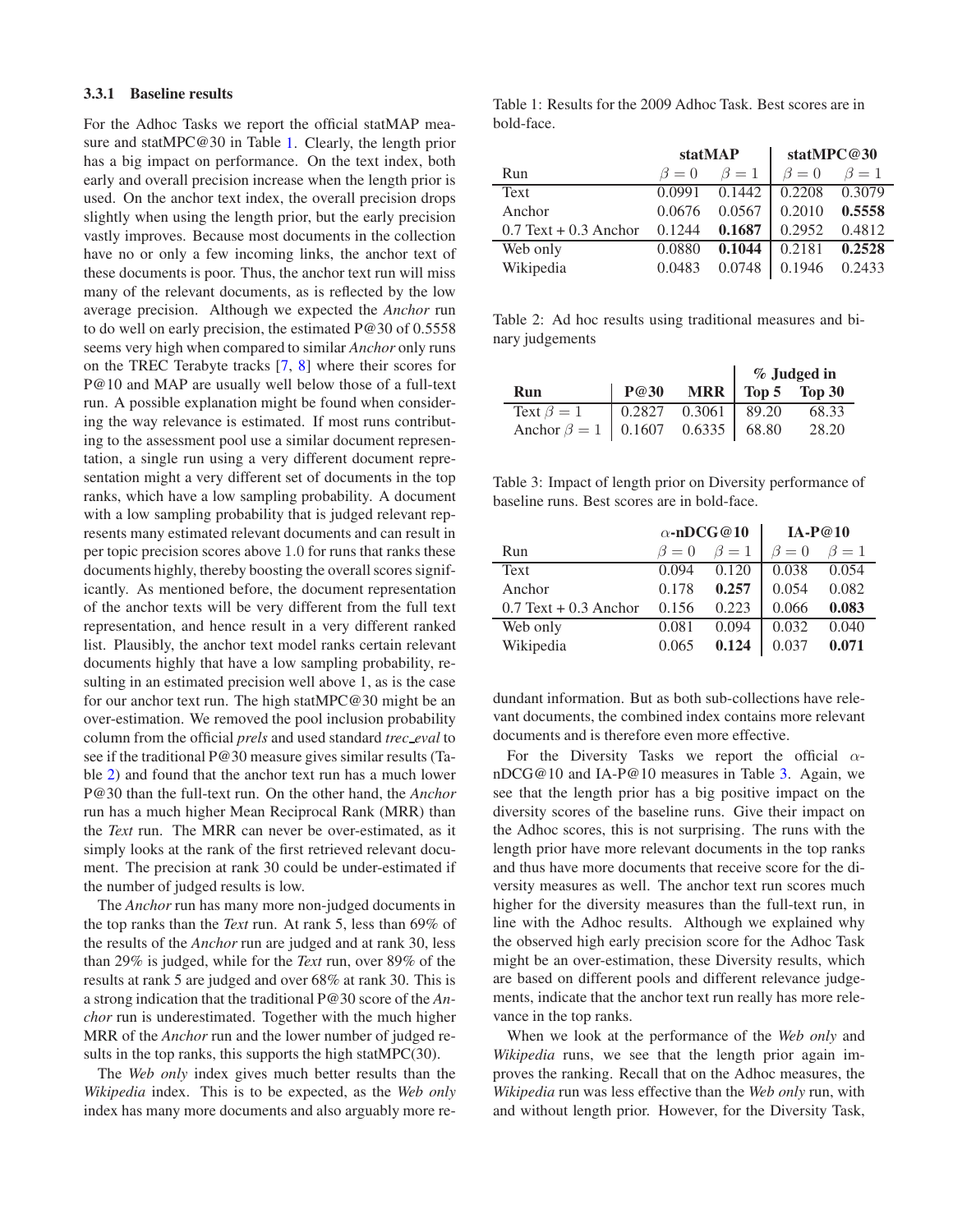the *Wikipedia* run scores higher on both reported measures. This could mean that the Wikipedia results are more precise, or that it is easier to find relevant pages in the relatively homogeneous and spam-free Wikipedia than in the much larger Web. This will be discussed further in Section [3.3.2.](#page-4-0)

#### <span id="page-4-0"></span>3.3.2 Diversifying methods

Finally, we show the impact of the diversity specific methods in Table [4.](#page-5-1) Runs filtered on distinct terms are denoted with  $TF(n)$  wherer *n* is the size of the sliding window. Runs filtered on distinct links are denoted with  $LF(d, n)$  where d is the direction of the links (incoming or outgoing) and  $n$  is the size of the sliding window. We use  $RF(10)$  to denote a run merged from the 10 relevance feedback runs.

If method A scores better on a diversity measure than method B, it does not necessarily mean it has a more *diverse* ranking. The higher score could simply be the result of a better relevance ranking. To see if differences observed in the scores of the diversity measures are caused by a better relevance ranking or a more diverse ranking, we present standard document ranking measures as well. We compare α-nDCG@10 with standard nDCG@10 and IA-P@10 with P@10. For this, we mapped the Diversity *qrels* to standard TREC Adhoc *qrels* by assuming a document is relevant for a topic if it is relevant for at least one sub-topic.

We see that the term filter leads to a drop in performance for all baseline runs on all measures. The number of unseen terms seems ineffective as a feature to diversify search results. The link filter leads to better scores on both the traditional Adhoc measures as on the Diversity measures. Overall, the incoming links are more effective than the outgoing links, although in combination with the merged  $RM(10)$ run, the outgoing links are slightly more effective for P@10 and IA-P@10. The feedback run  $RF(10)$  also improves the document ranking and diversity of the baseline run. On the *Anchor* run, the filters are not effective. Of course, the *Anchor* run already uses the number of incoming links implicitly through the length prior. Further boosting documents with many new incoming or outgoing links only hurts performance. By combining the anchor text and full-text runs, we get a slight improvement on IA-P@10. If we then apply the link filters, the P@10 and IA-P@10 scores go up further. The incoming links are more effective than the outgoing links.

It is hard to judge whether the diversity methods actually affect the diversity of the baseline runs. If we compare the scores for the ad hoc measures nDCG@10 and P@10 with the diversity measures  $\alpha$ -nDCG@10 and IA-P@10, we see similar patterns. Runs that score higher on nDCG@10 also score higher on  $\alpha$ -nDCG@10 and runs that score higher on IA-P@10 also score higher on P@10. This suggest that the changes on the diversity scores do not reflect changes in actual diversity. The link filters seem to merely work as indegree priors and push up important documents. Ad hoc precision goes up a lot but diversity goes up only a little bit. The run is not more diverse but simply has more relevance in the top ranks.

To shed some more light on how our methods affect the diversity of the results, we look at the percentage of subtopics for which relevant documents are found. In Table [5](#page-5-2) we show the percentage (macro average) of sub-topics covered by the retrieved results at various rank cut-offs. In the relevance judgements we find relevant documents for 199 different sub-topics for 49 topics. This means that for one of the 50 topics, not a single document in the pool was judged relevant for one of the chosen sub-topics. We see that the top 10 documents of the  $Text$  run contain relevant documents for only 16.3% out of the 199 sub-topics while the top 10 of the Anchor run covers 28.5%. The anchor text run is thus not only more precise, but also more diverse. The term filter has a small negative impact on the number of sub-topics found, while the link filters have a positive impact, except for the Anchor run. The outlink filter is boost more diverse sub-topics than the inlink filter. The merged query expansion runs make the top ranked results more diverse, showing that the improvements for the diversity measures in Table [4](#page-5-1) are not only based on higher precision. Combining the  $Text$ and the Anchor runs has almost no impact on the number of sub-topics covered in the top ranks of the baseline run. For this run, the inlink filter is more effective than the outlink filter. If we look further down the ranking, we see that relevant documents for much more sub-topics are retrieved. The impact of the diversity methods is almost negligible at rank 100 and lower. The combination of  $Text$  and  $Anchor$ runs does increase the number of topics found later in the ranking. The *Wikipedia* run is far less diverse than the *Web only* run. The higher diversity score must come from a better relevance ranking of the top results.

Note that the sliding window filter allow documents to move up  $n - 1$  at the most. Thus, for the top 10 documents, a sliding window of  $n = 10$  documents can select documents from the top 19 results of the original ranking. The number of sub-topics found in the top 20 of the original ranking provides an upper bound of the number of topics that we can possibly have in the top 10 of the filtered runs. The small impact of the filters is due to the low diversity in the initial text-based relevance ranking. With only 26.1% of the sub-topics covered in the top 20 results for 49 topics (1.06 sub-topics per topic), there is not much to diversify. For the filters to have more impact, the windows size needs to be increased to move up documents from further down the ranking. As mentioned before, the danger is that this leads to infiltration of off-topic documents that have many links or are very long. The sliding window size is kept low to broadly respect the initial text-based ranking. With larger window sizes, the impact of the initial ranking decreases.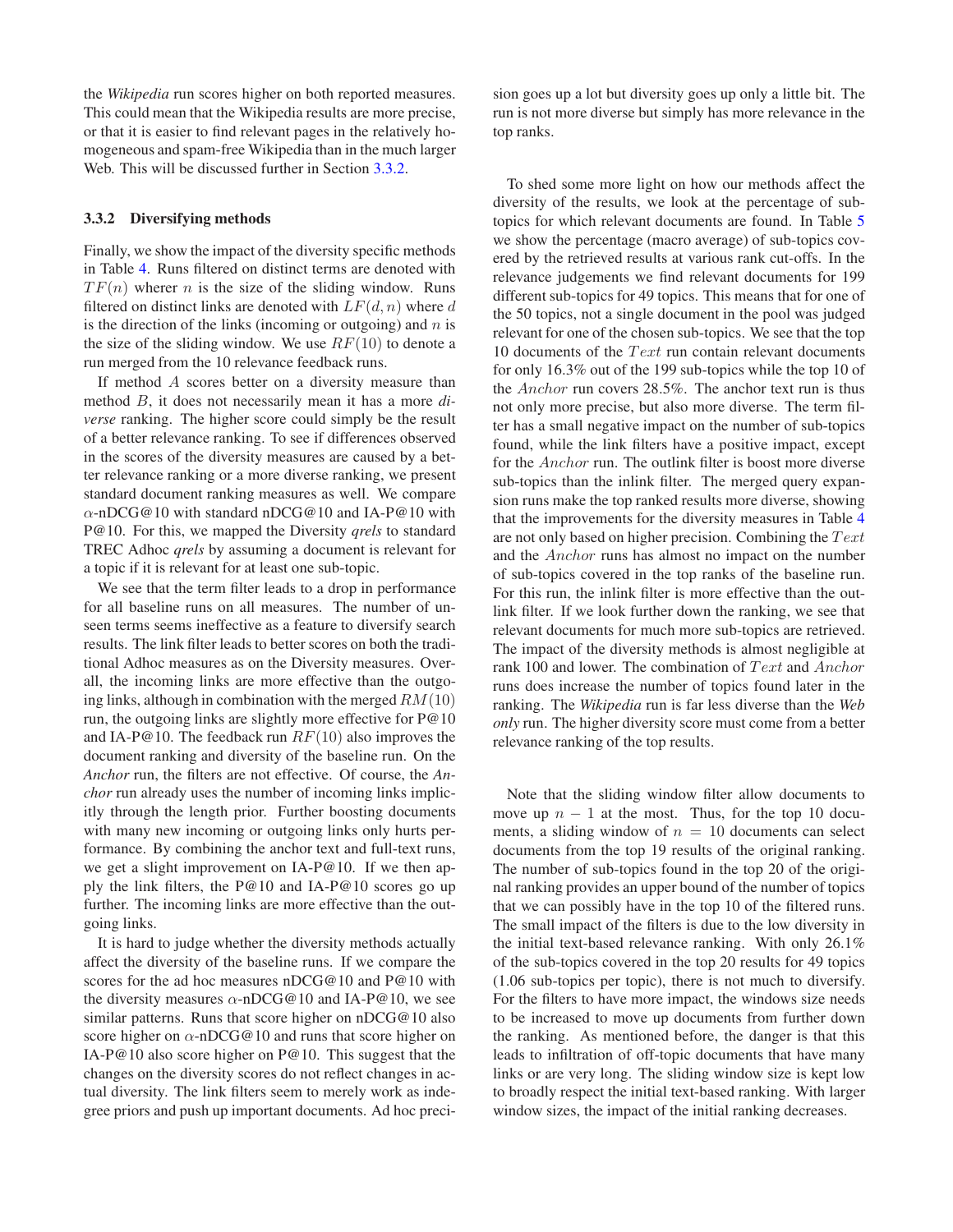|                                                               | <b>Diversity</b> |                   |        |           |
|---------------------------------------------------------------|------------------|-------------------|--------|-----------|
| Run                                                           | nDCG@10          | $\alpha$ -nDCG@10 | P@10   | $IA-P@10$ |
| Text                                                          | 0.1564           | 0.120             | 0.1700 | 0.054     |
| Text TF(10)                                                   | 0.1450           | 0.122             | 0.1560 | 0.048     |
| Text LF(in, 10)                                               | 0.1924           | 0.154             | 0.2020 | 0.068     |
| Text LF(out, 10)                                              | 0.1873           | 0.145             | 0.2000 | 0.063     |
| Text RF(10)                                                   | 0.1888           | 0.150             | 0.2080 | 0.067     |
| Text RF(10) TF(10)                                            | 0.1536           | 0.123             | 0.1700 | 0.049     |
| Text RF(10) LF(in, 10)                                        | 0.2098           | 0.170             | 0.2200 | 0.068     |
| Text RF(10) LF(out, 10)                                       | 0.2053           | 0.168             | 0.2260 | 0.069     |
| Anchor                                                        | 0.2780           | 0.257             | 0.2460 | 0.082     |
| Another TF(10)                                                | 0.2665           | 0.250             | 0.2380 | 0.079     |
| Another LF(in, 10)                                            | 0.2442           | 0.233             | 0.2060 | 0.066     |
| Another LF(out, 10)                                           | 0.2373           | 0.236             | 0.2080 | 0.071     |
| $0.7 \text{ Text} + 0.3 \text{ Andrew}$                       | 0.2459           | 0.223             | 0.2420 | 0.083     |
| $0.7 \text{ Text} + 0.3 \text{ } Another \text{ } TF(10)$     | 0.2363           | 0.209             | 0.2280 | 0.075     |
| $0.7 \text{ Text} + 0.3 \text{ } Another \text{ } LF(in, 10)$ | 0.2719           | 0.244             | 0.2640 | 0.090     |
| $0.7 \text{ Text} + 0.3 \text{ Another LF}(out, 10)$          | 0.2593           | 0.229             | 0.2540 | 0.086     |

<span id="page-5-1"></span>Table 4: Results for runs using the sliding window filters and merge of multiple query expansions on the 2009 Adhoc topics. Best scores are in bold-face.

<span id="page-5-2"></span>Table 5: Percentage of sub-topics (macro average) for which at least one relevanat document is found at different rank cut-offs.

|                             | <b>Top</b>     |     |      |             |
|-----------------------------|----------------|-----|------|-------------|
| Run                         | 10             |     |      | 20 100 1000 |
| Text                        | 16.3 26.1 41.0 |     |      | 51.4        |
| TextTF(10)                  | 16.8 23.5 40.6 |     |      | 51.4        |
| Text LF(in, 10)             | 19.4 26.6 40.6 |     |      | 51.4        |
| $Text\,LF(out,10)$          | 20.3 29.2 40.7 |     |      | 51.4        |
| Text RF(10)                 | 21.4 27.4 41.3 |     |      | 51.3        |
| Text RF(10) TF(10)          | 18.4 27.2 41.4 |     |      | 51.3        |
| Text RF(10) LF(in, 10)      | 22.0 33.0 40.9 |     |      | 51.3        |
| Text RF(10) LF(out, 10)     | 23.3 33.3 41.4 |     |      | 51.3        |
| Anchor                      | 28.5 34.2 44.7 |     |      | 52.0        |
| Another TF(10)              | 27.2 33.7 43.9 |     |      | 52.0        |
| Anchor $LF(in, 10)$         | 25.9 32.6 45.2 |     |      | 52.0        |
| Another LF(out, 10)         | 28.2 32.2 44.7 |     |      | 52.0        |
| $Text + Anchor$             | 27.2 34.8 50.2 |     |      | 59.3        |
| $Text + Anchor TF(10)$      | 25.3 32.7 50.5 |     |      | 59.3        |
| $Text + Anchor LF(in, 10)$  | 29.4 37.1 50.5 |     |      | 59.6        |
| $Text + Anchor LF(out, 10)$ | 27.8 35.4 50.1 |     |      | 59.6        |
| Web~only                    | 15.1 24.8 40.9 |     |      | 50.4        |
| Wikipedia                   | 8.7            | 8.7 | 11.1 | 12.6        |

# <span id="page-5-0"></span>4 Entity Ranking

For the entity ranking track, we have experimented with different approaches, which are discussed in this section. We use *anchor text* representations (assuming the entity's name will be frequent in incoming anchors); *co-citations* (assuming similar entities will receive similar incoming links); and use *Wikipedia as a pivot* (assuming entities have unique Wikipedia pages, which are neatly organized and may contain external links toward the most suitable homepage).

## 4.1 Anchor Text

Our first approach tries to apply an ad hoc retrieval method to the task of related entity finding. We use the ClueWeb Anchor text index that is described in Section [2.](#page-1-0) Queries consist of the concatenation of the entity name and the narrative. The initial result ranking is in the ad hoc format. To convert the results to the entity ranking format, we use a very naive approach. In our official run the first 300 results of the initial ranking are grouped into groups of three. Each result entity consist of a group of three pages, where each page is an entity homepage. If Wikipedia results occur in the initial ranking, they are added to the result entities ordered by score. We show additional results, where each result entity consists of only one web and one Wikipedia page

## 4.2 Co-citations

For the Entity Ranking topics an example relevant entity is provided. Given the large link graph of the ClueWeb collection, we want to exploit co-citation information to find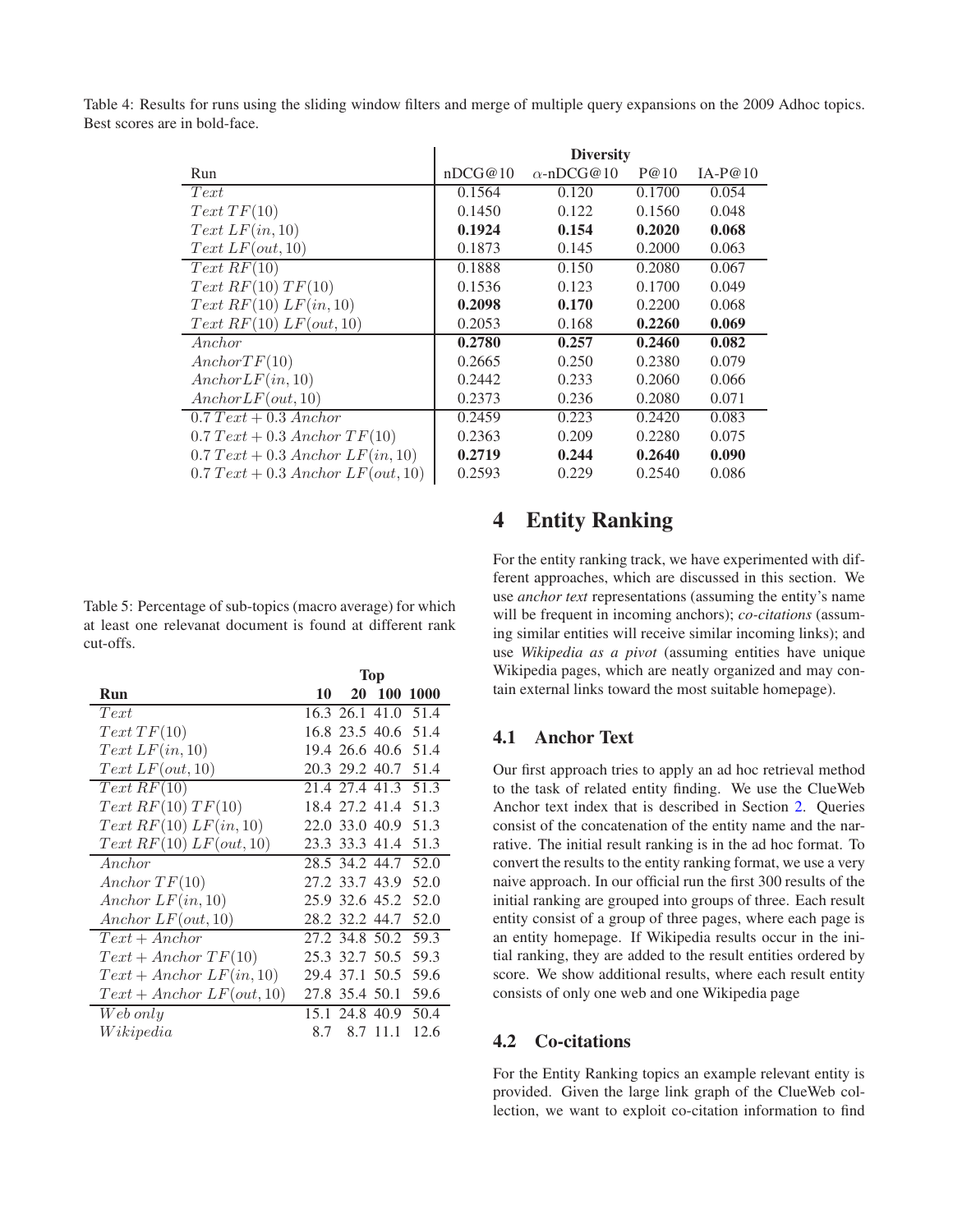entities similar to the example entity. For this, we first find the set  $S$  of all pages  $s$  that link to the example entity  $e$ . For each page s, we consider all outgoing links as pointers to pages  $t$  about possibly similar entities. The number of pages in  $S$  that link to a target page  $t$  is the co-citation frequency of  $t$  and  $e$ . The more  $t$  and  $e$  are co-cited, the more similar they are. We consider the links from pages with a small number of outgoing links to be more valuable than links from pages with a high outgoing link degree. Thus, we weight each link from a page s to page t by the outgoing link degree of s. More formally, the similarity score between a target entity  $t$ and example entity  $e$  is given by:

$$
sim(t, e) = \sum_{s} l(e \leftarrow s) \sum_{t} \frac{l(s \rightarrow t)}{outdegree(s)} \tag{3}
$$

where  $l(s \rightarrow t)$  is 1 if there is a link from s to t and 0 otherwise. The entities are then ranked by their similarity score  $sim(t, e)$ .

### 4.3 Wikipedia

Our last approach exploits the information in Wikipedia. To complete the task of related entity finding, we take a number of steps.

- 1. Rank all Wikipedia pages according to their match to the entity name and narrative.
- 2. Scores of Wikipedia pages which belong to the correct target category (i.e. Persons, Products or Organizations) are boosted.
- 3. To find primary result pages, we follow the external links on the Wikipedia page to find matches with the Clueweb Category B URLs.

The second step is optional. We have made two official runs: excluding (Wiki Base) and including (Wiki Cats) the second step. More detail on the category mappings used in the second steps follow below. In our official runs, in the third step all Wikipedia pages without matches to the Category B URL's are dropped from the ranking. We made an additional run where Wikipedia pages without Clueweb links are retained in the ranking and a dummy Clueweb page is inserted in the result to make them the right format.

#### 4.3.1 Category Mapping

In the Wikipedia context we consider each Wikipedia page as an entity. The Wikipedia page title is the label or name of the entity. Currently in the English part of Wikipedia there are over 3 million pages. Wikipedia employs a fine grained categorisation system, consisting of more than 70.000 categories. Each page is categorised into at least one category. The categories form a hierarchical structure, but because subcategories can have more than one parent, the structures as a whole is not a tree, but rather a directed acyclic graph.

In the entity ranking track only three high level types of entities are used: persons, products and organisations. 'Persons' is a clearly defined concept. Organisations and products on the other hand are less clearly defined. In the training topics certain groups of people, i.e. a band, or more abstract concepts like 'Motorsport series that Bridgestone officially supports with tyres' are included as organisations. A problem with the 'Products' entity type is the granularity, different versions of a product might have their own homepage, which makes them undesirable eligible as an entity.

To map the entity types to Wikipedia categories, we experiment with the following approach. We manually map a number of lower level Wikipedia categories to each entity type. Each document gets a binary score, either the document categories include one of the target categories or not. All documents including one of the target categories are ranked above all documents not including one of the target categories. The entity types are mapped to the following categories:

- Persons
	- 'Living People'
	- Ending with 'births'
	- Ending with 'deaths'
	- Starting with 'People'
- Organizations
	- Starting with 'Organizations'
	- Starting with 'Companies'
- Products
	- Starting with 'Products'
	- Ending with 'introductions'

### 4.4 Results

In this section we discuss the results of our official runs and some additional runs. We report the results in the official measures of the track: NDCG@R and P@10. The official NDCG@R score also credits relevant pages, i.e. pages that are related to the query topics without being actual homepages for the entities [\[1\]](#page-9-8). We have calculated another NDCG@R score that credits only the primary pages, i.e. the (authorative) entity homepages. Each evaluation measure is calculated for Wikipedia pages only, homepages only, and for their combination where both Wikipedia pages and other homepages are considered. In the assessments we have substituted redirected Wikipedia pages with the single nonredirected page. All results are presented in Table [6.](#page-7-0)

The Wikipedia based runs retrieve the most primary pages, homepages as well as Wikipedia pages. The Wikipedia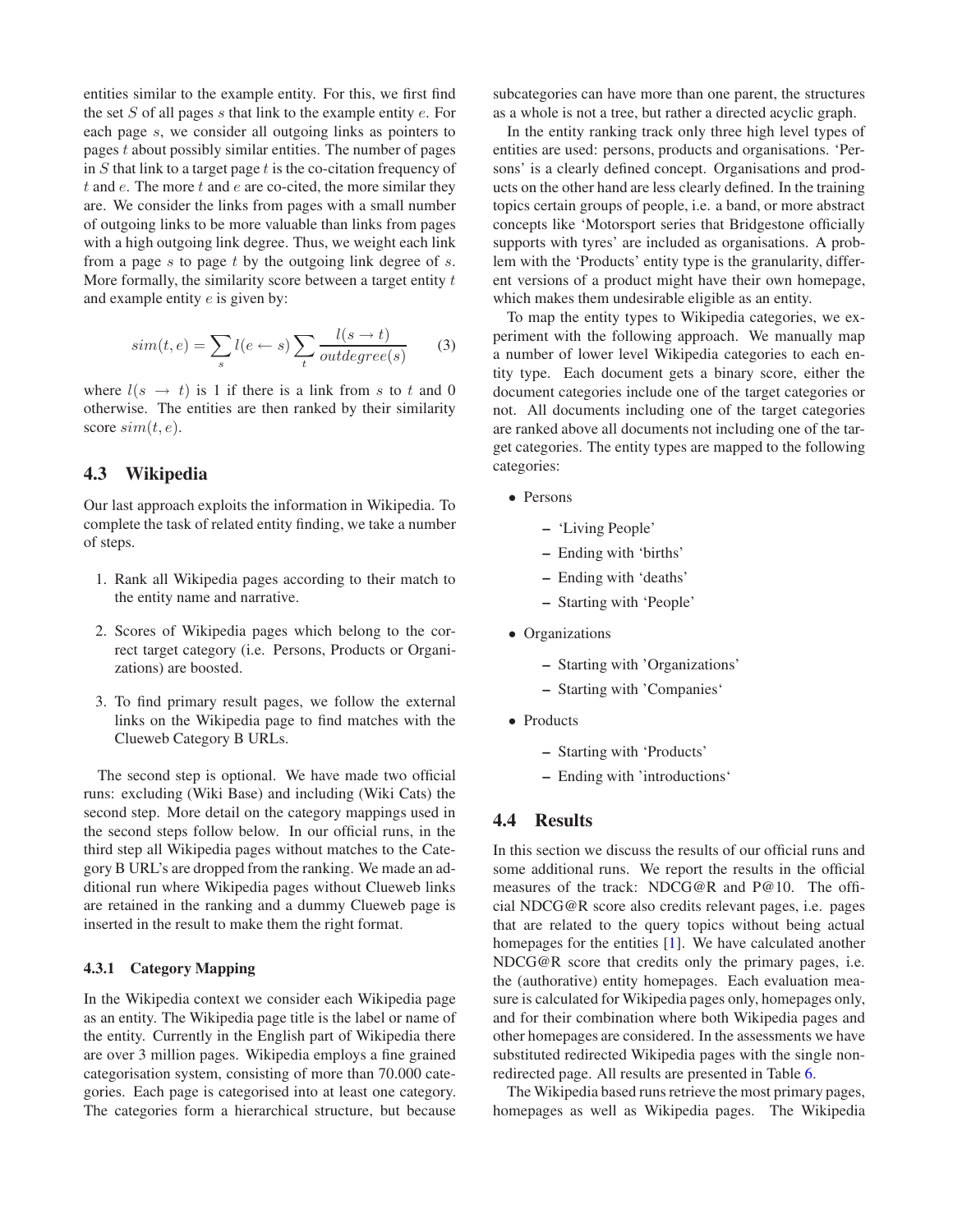| Evaluation      | Measure | Pages     | Anchor Text |             | Co-citations | Wiki Base  |             | Wiki Cats  |
|-----------------|---------|-----------|-------------|-------------|--------------|------------|-------------|------------|
|                 |         |           | Groups of 3 | Groups of 1 |              | Only links | Dummy pages | Only links |
|                 |         | <b>WP</b> | 22          | 22          | 43           | 56         | 81          | 57         |
| Primary         | # Pages | HP        | 19          | 18          | 23           | 40         | 22          | 40         |
|                 |         | All       | 41          | 40          | 65           | 96         | 101         | 97         |
|                 |         | <b>WP</b> | 0.0300      | 0.0300      | 0.0200       | 0.1000     | 0.1200      | 0.1550     |
| P@10<br>Primary |         | HP        | 0.0450      | 0.0100      | 0.0400       | 0.0500     | 0.0300      | 0.0550     |
|                 |         | All       | 0.0700      | 0.0350      | 0.0600       | 0.1200     | 0.1250      | 0.1650     |
|                 |         | <b>WP</b> | 0.0427      | 0.0427      | 0.0246       | 0.0896     | 0.1090      | 0.1091     |
| Primary         | NDCG@R  | HP        | 0.0495      | 0.0211      | 0.0515       | 0.0746     | 0.0319      | 0.0465     |
|                 |         | All       | 0.0685      | 0.0436      | 0.0611       | 0.1059     | 0.1125      | 0.1138     |
|                 |         | <b>WP</b> | 0.1646      | 0.1653      | 0.0504       | 0.1762     | 0.1977      | 0.1665     |
| All             | NDCG@R  | HP        | 0.1773      | 0.1625      | 0.1265       | 0.1043     | 0.0880      | 0.0805     |
|                 |         | All       | 0.1820      | 0.1828      | 0.1397       | 0.1328     | 0.1425      | 0.1187     |

<span id="page-7-0"></span>Table 6: Entity Ranking Results

base run with only links throws out a number of primary Wikipedia pages that do not have a link to a Clueweb page. The run with the dummy Clueweb pages finds more primary Wikipedia pages, but less primary pages are found, because of the insertion of dummy pages. Also, since the run with the dummy pages is not an official run, more pages are unjudged.

The difference between the anchor text runs with groups of 3 pages in one result, and one page in each result, is very small. The run with groups of 3 has a higher P@10, more relevant results are found among the top ranked documents. However, since a result with more than one relevant page is rewarded the same as a result with just one relevant page, some relevant pages in the grouped run will be redundant and not rewarded.

The Co-citations run is the only run that makes use of the given entity in the topic to which the result entities should be related. By calculating similarity scores to the given entity we are able to find a reasonable number of primary Wikipedia and homepages. The link information does provide useful information on the relationships between entities. In future work we would like to investigate if this link information can be combined with the using Wikipedia as a pivot approach and achieve additional improvement.

Looking at P10, the Wikipedia run that reranks pages according to their categories scores best. When we compare the base Wikipedia run and the category run, 13 topics get the same score, on 3 topics the base run is best, and on 4 topics the category run scores best. With the small number of topics in the test set, the average score can be influenced by just a few topics. Another issue is that 13 out of the 20 topics have less than 10 primary Wikipedia pages, and 14 out of the 20 topics have less than 10 primary homepages. So there is already a certain upper limit which is less than 1 for P10.

Looking at the official measure of the task, NDCG@R evaluated on web pages, our anchor text run outperforms all other runs, even though it finds the smallest number of primary pages. The anchor text run finds a large number of relevant pages, which is why it performs so well on this measure. We are more interested however in the retrieval of primary pages only, looking at the NDCG@R scores for primary home pages, none of our runs score very well. The baseline Wikipedia run with only links scores best with an NDCG@R of 0.0746. When we also credit Wikipedia pages, the scores improve somewhat.

Besides evaluating the runs on the official test data, we evaluate some separate steps in our approach to analyse where our approach could be improved. For our runs we discarded the given entity information. The given entities were identified by a non-Wikipedia homepages. Since we want to exploit the structured information in Wikipedia this was not very helpful. So, instead we try to match the given entity to a Wikipedia page. We try two approaches: we use the entity name as a query to the full text Wikipedia index and retrieve the top results, and we do exact string matching, where all characters are lower cased and special characters are removed. Results can be found in Table [7.](#page-7-1)

Table 7: Entity Finding Results

<span id="page-7-1"></span>

| Results           | Index | <b>String Matching</b> |
|-------------------|-------|------------------------|
| None              |       |                        |
| <b>Irrelevant</b> | ╮     |                        |
| Relevant          | 13    | $\mathbf{I}$           |
| Primary           |       | 12                     |

Besides the 12 exact string matches, 3 more primary Wikipedia pages can be found with a less strict matching algorithm, so for 15 out of the 20 entities we can find a primary page in Wikipedia. The top retrieved result from the index returns a relevant result for the majority of topics, but only few primary pages are identified. Using exact string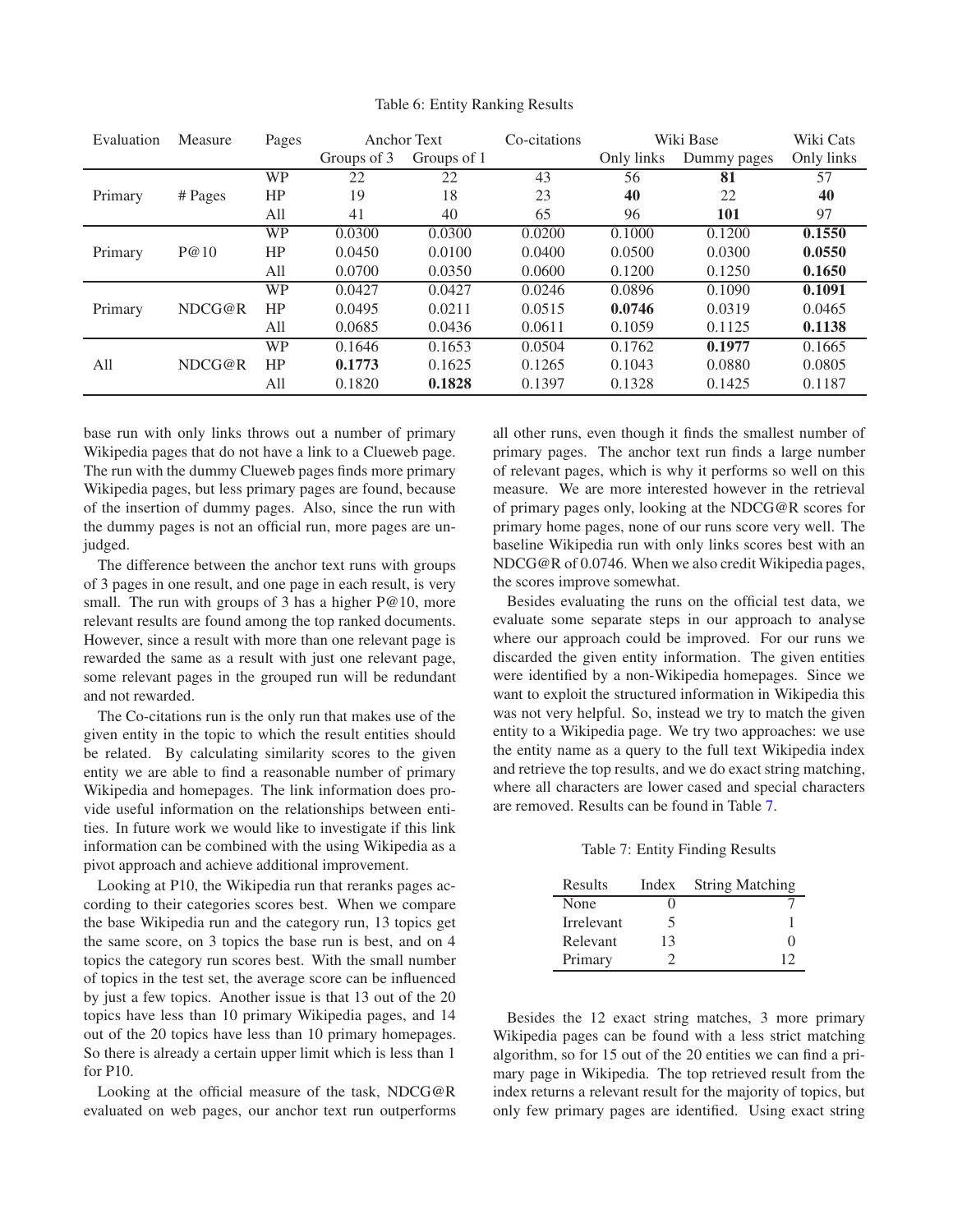matching, we can find primary Wikipedia pages with high precision for a majority of the topics. Using the links and categories in Wikipedia from and to the primary homepages, can provide additional information that can help solve the entity relationship search task.

Finally, we want to evaluate the last step in our Wikipedia based approach, i.e. finding a primary homepage on the web for a primary Wikipedia page. To measure how well we do here, we use the 15 primary Wikipedia pages in combination with the given primary homepages in the topic specificiation as our testset. To find primary homepages we look at two specific parts of the Wikipedia page, the website specified in the 'Infobox', and the links specified in the 'External Links' section. For 5 entities both the 'Infobox' website and the first 'External link' point to the given entity site. For 2 entities the 'Infobox' website is correct, and for 5 more entities the 'External links' point to the correct site. In all but one case the first external link is the correct link. Only 2 entities do no have any link to the given entity site. Although this test set is small, our performance is promising, for the large majority of the pages we can find a correct link to a homepage on the Web. Our Wikipedia runs on the entity ranking task, find much more Wikipedia primary pages than primary pages on the Web. This has two reasons. First of all, the Clueweb Category B collection is of a limited size, and does not include a large part of the pages linked to from Wikipedia. When the complete Clueweb collection will be considered, this problem could become significantly smaller. Secondly, a lot of the Web homepages are not judged, especially the pages in our unofficial runs. Judging more pages would make this test set more reusable.

# <span id="page-8-0"></span>5 Conclusions

In this paper, we detailed our official runs for the TREC 2009 Web Track and Entity Ranking Track and performed an initial analysis of the results. We now summarize our preliminary findings.

We experimented with indexes of different document representations and a sliding window filter to combine textbased ranking with diversity features. Assuming a user starts reading the results list from the top and has seen the first  $m$ documents, we choose from documents  $m + 1$  to  $m + n$  in the text-based ranking the one that has the highest diversity score using some feature, add it to the final results list at rank  $m + 1$  and slide down the window to ranks  $m + 2$  to  $m + n + 1$ . As diversity features we consider the number of incoming links not seen in higher ranked results and the number of distinct terms not seen in higher ranked results.

For the initial text-based run, anchor text is very effective as it has more relevant documents in the top 20 ranks than standard full-text runs, which cover more diverse aspects of the search topic. The sliding window filter shows that link information is more effective than the number of unseen words to diversify retrieval results. The expection is

the anchor text run, which already implicitly uses link information through the length prior. For runs using the document text, or a combination of document text and anchor text, the incoming link filter increases the number of sub-topics covered by the top ranked results.

The initial document text-based run covers 0.84 sub-topics in the top 10 and 1.34 sub-topics in the top 20, on average. With a sliding window of size 10, which allows results to move up 9 ranks at the most, the lack of diversity in the top 20 limits the impact the sliding window filter can have on the diversity. To have more impact, the size of the window could be increased, but with such low precision scores, this also increases the chances of infiltration of very long or highly connected but off-topic pages. As the size of the window increases, the impact of the initial text-based ranking decreases. The impact of window size will be addressed in future research.

For entity ranking we experimented with three approaches: using anchor text representations (assuming the entity's name will be frequent in incoming anchors); using co-citations (assuming similar entities will receive similar incoming links); and using Wikipedia as a pivot (assuming entities have unique Wikipedia pages, which are neatly organized and may contain external links toward the most suitable homepage).

From our experiments we can draw the following conclusions. Anchor text works well for finding relevant Web pages, but not so well for finding primary Web pages. The link information used to make the co-citations run, does provide clues to find primary homepages, but just estimating similarity scores for the given entities is not sufficient. Using Wikipedia as a pivot works well for finding primary Wikipedia pages. Additionally, the links to the Clueweb collection from the 'Infobox' and 'External links' section of Wikipedia may be sparse, but the precision of the linked Clueweb pages is very high. Using the high level category information leads to improvements mainly in early precision.

From this first year of the Entity Ranking track we learn that link information is very important: anchor text can be used to find relevant pages, co-citations can be used to find similar entities, and links from Wikipedia to the Web can be used to find primary homepages. Secondly, Wikipedia is an excellent entity repository for this task. It covers the a large range of possible entity ranking topics, and its structure can be used to effectively rank entities.

Acknowledgments This research was supported by the Netherlands Organization for Scientific Research (NWO, grant # 612.066.513, 639.072.601, and 640.001.501).